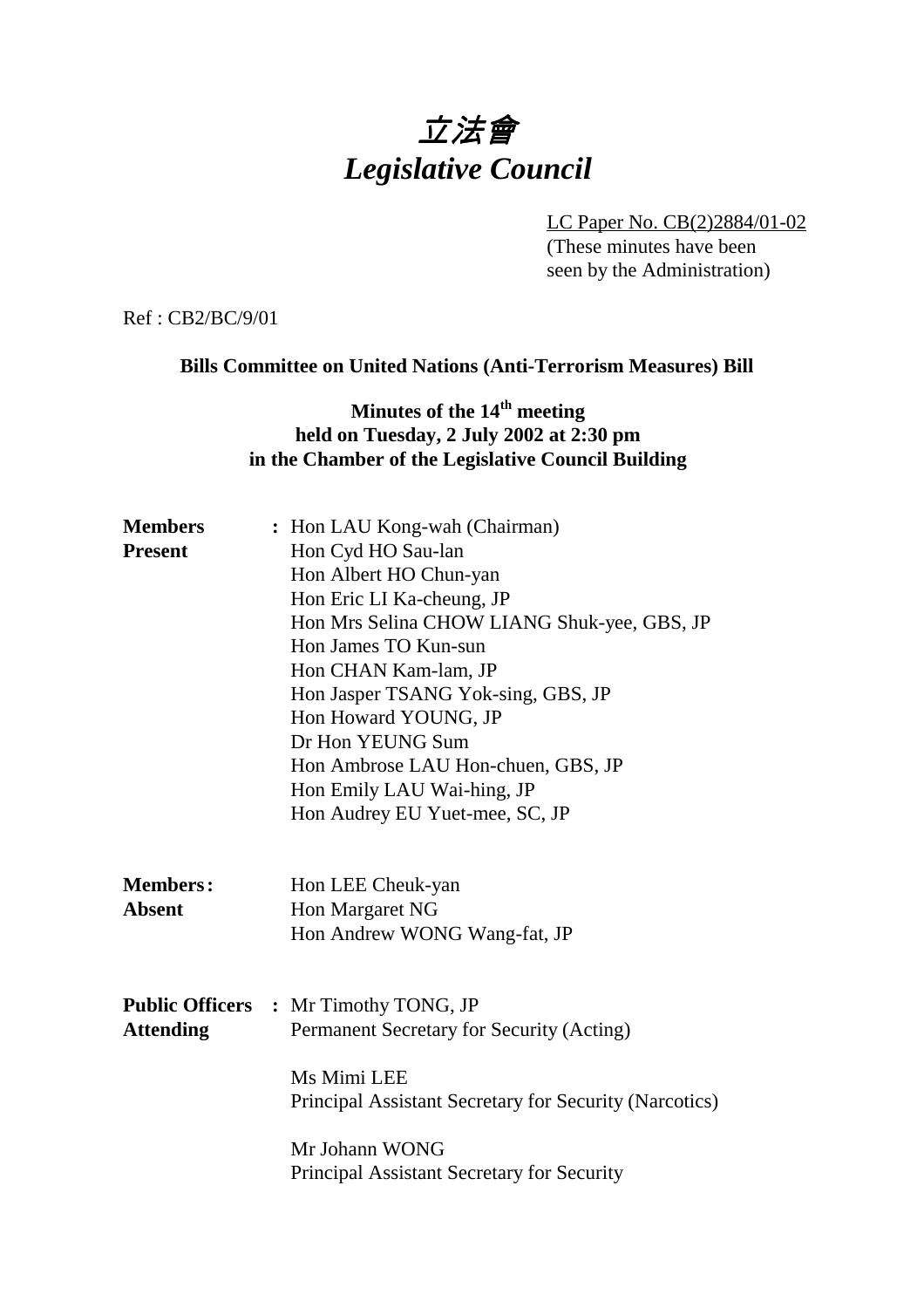|                                      | Ms Manda CHAN<br><b>Assistant Secretary for Security</b>                              |
|--------------------------------------|---------------------------------------------------------------------------------------|
|                                      | Mr Geoffrey Fox<br>Senior Assistant Law Draftsman                                     |
|                                      | Mr Lawrence PENG<br><b>Senior Government Counsel</b><br><b>Law Drafting Division</b>  |
| <b>Clerk</b> in<br><b>Attendance</b> | : Ms Doris CHAN<br>Chief Assistant Secretary (2) 4                                    |
| <b>Staff</b> in<br><b>Attendance</b> | : Ms Bernice WONG<br><b>Assistant Legal Adviser 1</b><br>Miss Mary SO                 |
|                                      | Senior Assistant Secretary (2) 8<br>Ms Janet SHUM<br>Senior Assistant Secretary (2) 9 |

#### **I. Meeting with the Administration**

(LC Paper Nos. CB(2)2459/01-02(01) and (02))

The Bills Committee deliberated (Index of proceedings at the **Annex**).

2. The Bills Committee continued clause-by-clause examination of the Bill, taking into account the draft Committee Stage amendments (CSAs) tabled by the Administration at the meeting on 27 June 2002 (LC Paper No. CB(2)2424/01-02(01)) and the revised CSAs as at 28 June 2002 (LC Paper No. CB(2)2459/01-02(01)).

3. In the light of the views expressed by members on the proposed CSAs, the Administration agreed that -

- (a) clauses of the Bill which had to rely on subsidiary legislation would not come into operation after the passage of the Bill without first having the relevant rules of court in place; and
- (b) consideration would be given to proposing an amendment Bill on the outstanding provisions and such proposal would be first submitted to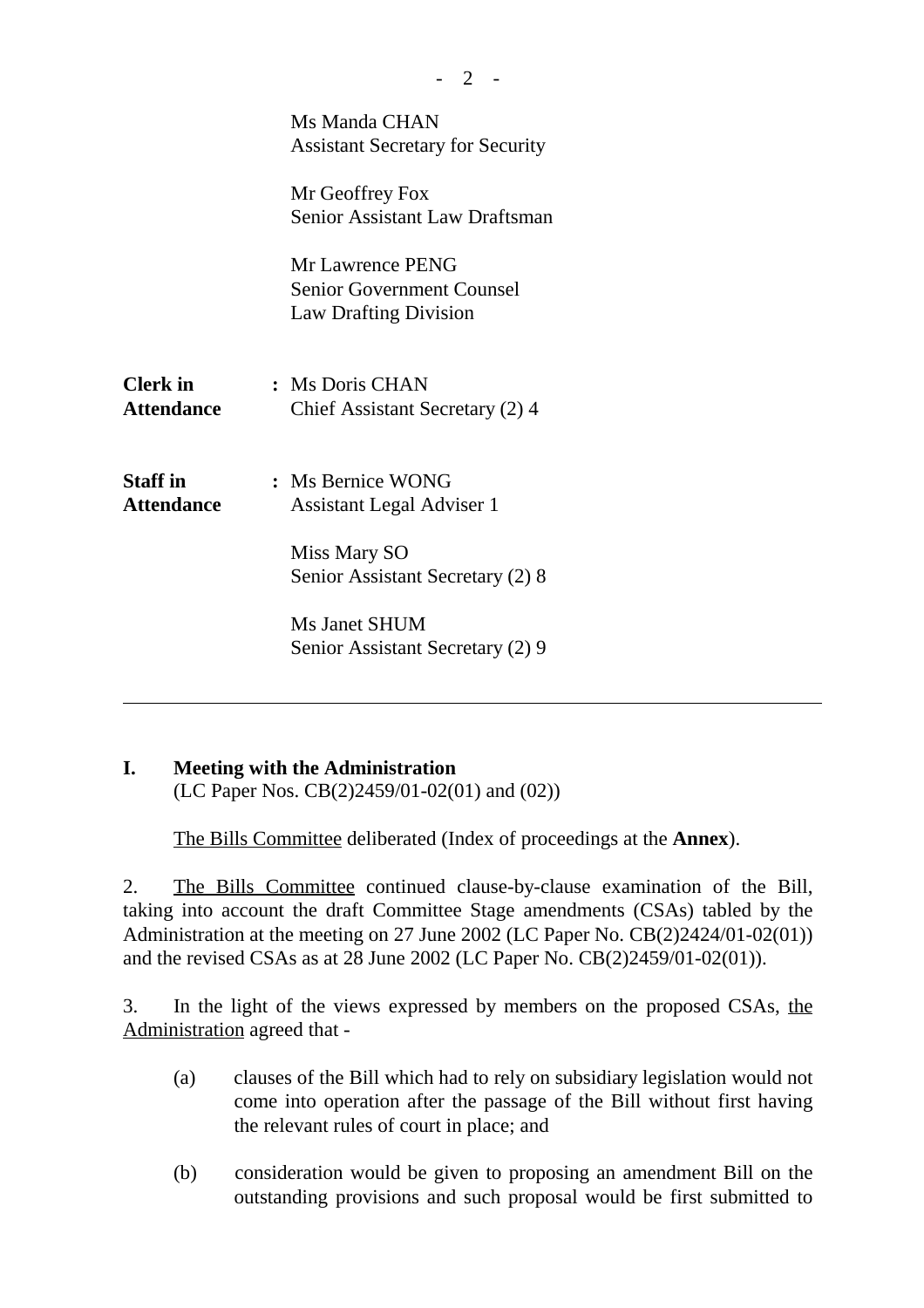the Panel on Security for discussion.

### **II. Date of next meeting**

4. Members noted that the next meeting was scheduled for Wednesday, 3 July, 2002 at 10:45 am.

5. There being no other business, the meeting ended at 4:45 pm.

Council Business Division 2 Legislative Council Secretariat 7 October 2002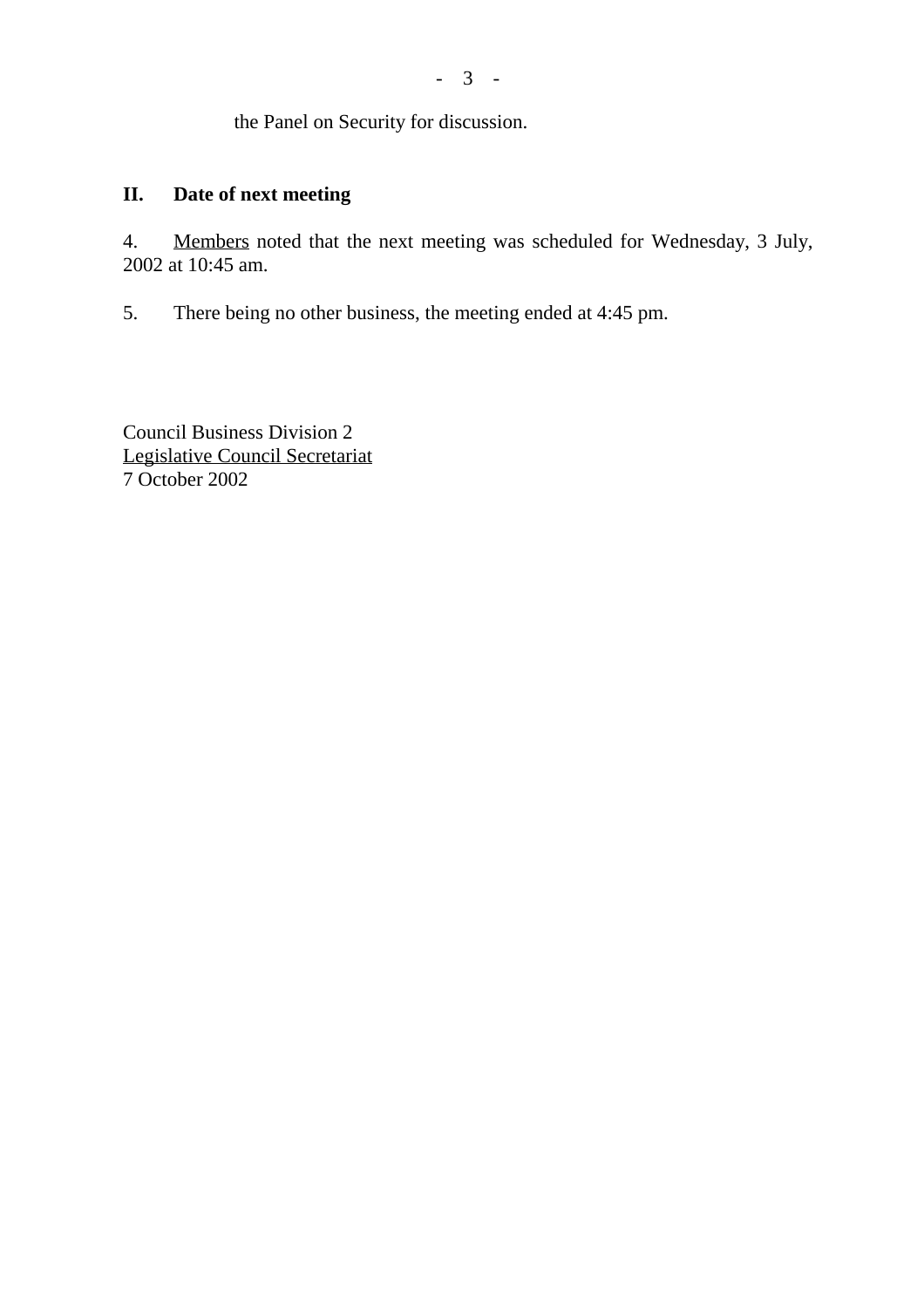#### **Annex**

### **Bills Committee on United Nations (Anti-Terrorism Measures) Bill Meeting on Tuesday, 2 July 2002 at 2:30 pm in the Chamber of the Legislative Council Building**

| <b>Time</b>       | <b>Speaker</b>  | Subject(s)                                                                                                                                           | <b>Action</b><br>required |
|-------------------|-----------------|------------------------------------------------------------------------------------------------------------------------------------------------------|---------------------------|
| $000000 - 000243$ | Chairman        | Papers for discussion at the meeting                                                                                                                 |                           |
| 000243 - 000331   | Ms Audrey EU    | Whether the amount of the fine for<br>convicted offence should be specified in<br>clause 14                                                          |                           |
| 000331 - 000410   | Administration  | Ditto                                                                                                                                                |                           |
| 000410 - 000527   | Ms Audrey EU    | Ditto                                                                                                                                                |                           |
| 000527 - 000745   | Administration  | Ditto                                                                                                                                                |                           |
| 000745 - 000928   | Ms Cyd HO       | Clause $14(4)$ relating to offences for<br>contravention of clauses 9 and 10                                                                         |                           |
| 000928 - 001148   | Administration  | Ditto                                                                                                                                                |                           |
| 001148 - 001305   | Ms Cyd HO       | Ditto                                                                                                                                                |                           |
| 001305 - 001454   | Administration  | Ditto                                                                                                                                                |                           |
| 001454 - 001531   | Ms Cyd HO       | Ditto                                                                                                                                                |                           |
| $001531 - 001611$ | Administration  | Ditto                                                                                                                                                |                           |
| 001611 - 001738   | Ms Cyd HO       | Ditto                                                                                                                                                |                           |
| 001738 - 001818   | Mr Albert HO    | Whether false news deliberately publicised<br>by the media would become an offence<br>under clause $10(1)$                                           |                           |
| 001818 - 001923   | Administration  | Ditto                                                                                                                                                |                           |
| 001923 - 001944   | Mr Albert HO    | Ditto                                                                                                                                                |                           |
| 001944 - 002023   | Administration  | Ditto                                                                                                                                                |                           |
| $002023 - 002105$ | Mr Albert HO    | Ditto                                                                                                                                                |                           |
| $002105 - 002157$ | Administration  | Ditto                                                                                                                                                |                           |
| $002157 - 002210$ | Mr James TO     | Ditto                                                                                                                                                |                           |
| 002210 - 002228   | Administration  | Ditto                                                                                                                                                |                           |
| 002228 - 002409   | Mr James TO     | Ditto                                                                                                                                                |                           |
| 002409 - 002548   | Administration  | Ditto                                                                                                                                                |                           |
| 002548 - 002637   | Mr James TO     | Ditto                                                                                                                                                |                           |
| 002637 - 002812   | Administration  | of legislation in<br>Examples<br>overseas<br>countries such as Singapore and the United<br>Kingdom similar to that specified under<br>clause $10(1)$ |                           |
| 002812 - 002858   | Mr James TO     | Ditto                                                                                                                                                |                           |
| 002858 - 002937   | <b>ALA</b>      | Ditto                                                                                                                                                |                           |
| 002937 - 003027   | Mr James TO     | Ditto                                                                                                                                                |                           |
| 003027 - 003206   | Administration  | Ditto                                                                                                                                                |                           |
| 003206 - 003303   | Chairman        | Ditto                                                                                                                                                |                           |
| 003303 - 003326   | Mr CHAN Kam-lam | Ditto                                                                                                                                                |                           |
| 003326 - 003408   | Chairman        | Ditto                                                                                                                                                |                           |
| 003408 - 003422   | Ms Emily LAU    | Ditto                                                                                                                                                |                           |
| 003422 - 003528   | Ms Cyd HO       | Ditto                                                                                                                                                |                           |
| 003528 - 003630   | Administration  | Ditto                                                                                                                                                |                           |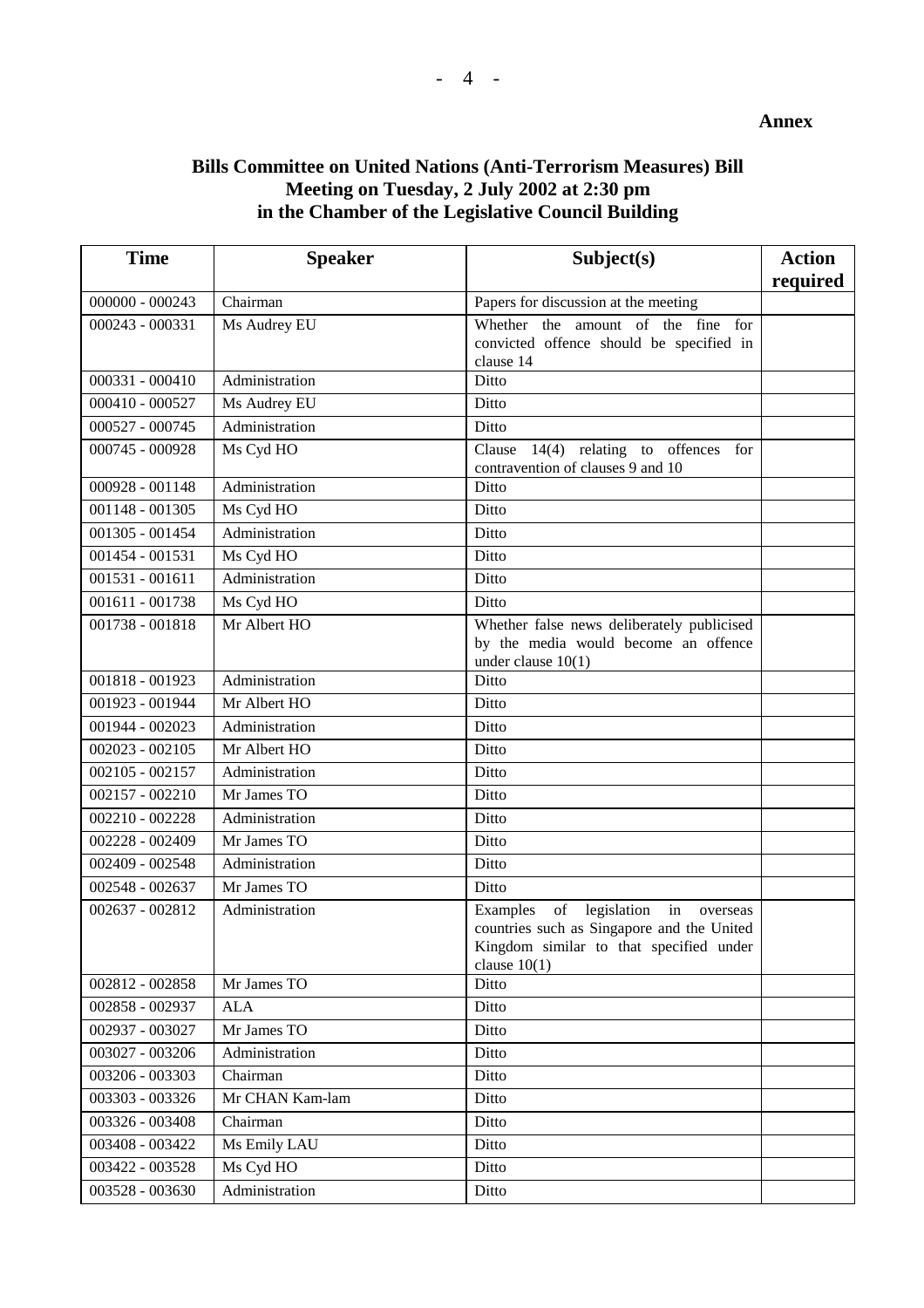| 003630 - 003837              | Ms Audrey EU   | Enquiry on summary proceedings for an<br>offence alleged to have been committed<br>outside the HKSAR as specified in clause<br>14(11) |  |
|------------------------------|----------------|---------------------------------------------------------------------------------------------------------------------------------------|--|
| 003837 - 004038              | Administration | Ditto                                                                                                                                 |  |
| 004038 - 004059              | Ms Audrey EU   | Ditto                                                                                                                                 |  |
| $004059 - 004210$            | Administration | Ditto                                                                                                                                 |  |
| 004210 - 004352              | Ms Audrey EU   | Ditto                                                                                                                                 |  |
| 004352 - 004455              | Administration | Ditto                                                                                                                                 |  |
| 004455 - 004553              | Ms Audrey EU   | Question on clause $2(2)$ relating to "terrorist"<br>act" outside HKSAR                                                               |  |
| 004553 - 004614              | Administration | Explanation of clause 3 on application of<br>certain provisions outside HKSAR                                                         |  |
| 004614 - 004633              | Mr James TO    | Ditto                                                                                                                                 |  |
| 004633 - 004645              | Administration | Ditto                                                                                                                                 |  |
| 004645 - 004716              | Mr James TO    | Ditto                                                                                                                                 |  |
| 004716 - 004741              | Administration | Ditto                                                                                                                                 |  |
| 004741 - 004807              | Mr James TO    | Ditto                                                                                                                                 |  |
| 004807 - 004818              | Administration | Ditto                                                                                                                                 |  |
| 004818 - 004919              | Mr James TO    | Ditto                                                                                                                                 |  |
| 004919 - 005021              | Administration | Ditto                                                                                                                                 |  |
| $005021 - 005111$            | Mr James TO    | Ditto                                                                                                                                 |  |
| 005111 - 005316              | Administration | Ditto                                                                                                                                 |  |
| 005316 - 005436              | Mr James TO    | Ditto                                                                                                                                 |  |
| 005436 - 005516              | <b>ALA</b>     | Ditto                                                                                                                                 |  |
| 005516 - 005543              | Mr James TO    | Ditto                                                                                                                                 |  |
| 005543 - 005716              | Administration | Ditto                                                                                                                                 |  |
| 005716 - 005803              | Mr James TO    | The place for the carrying out of false                                                                                               |  |
|                              |                | threats of terrorist act as implied in clause                                                                                         |  |
| 005803 - 005815              | Administration | $10(1)$ should be more clearly specified<br>Ditto                                                                                     |  |
| 005815 - 005845              |                |                                                                                                                                       |  |
|                              | Ms Emily LAU   | Sought clarification as to the relation<br>between clause 3 which specified                                                           |  |
|                              |                | application of certain provisions outside<br>HKSAR and the specification provided                                                     |  |
|                              |                | under clause $2(2)$                                                                                                                   |  |
| 005845 - 005940              | <b>ALA</b>     | Ditto                                                                                                                                 |  |
| 005940 - 010016              | Ms Emily LAU   | Ditto                                                                                                                                 |  |
| 010016 - 010042              | <b>ALA</b>     | Ditto                                                                                                                                 |  |
| $010042 - 010101$            | Ms Emily LAU   | Ditto                                                                                                                                 |  |
| $010101 - 010108$            | Mr James TO    | Ditto                                                                                                                                 |  |
| 010108 - 010124              | Chairman       | Ditto                                                                                                                                 |  |
| 010124 - 010253              | Administration | Ditto                                                                                                                                 |  |
| 010253 - 010354              | Ms Cyd HO      | Ditto                                                                                                                                 |  |
| 010354 - 010517              | Administration | Ditto                                                                                                                                 |  |
| 010517 - 010538              | Ms Cyd HO      | Ditto                                                                                                                                 |  |
| 010538 - 010616              | Administration | Ditto                                                                                                                                 |  |
| 010616 - 010638              | Ms Cyd HO      | Ditto                                                                                                                                 |  |
| 010638 - 010758              | Mr James TO    | Ditto                                                                                                                                 |  |
| 010758 - 010848              | Administration | Ditto                                                                                                                                 |  |
| $\overline{010848} - 010939$ | Chairman       | Ditto                                                                                                                                 |  |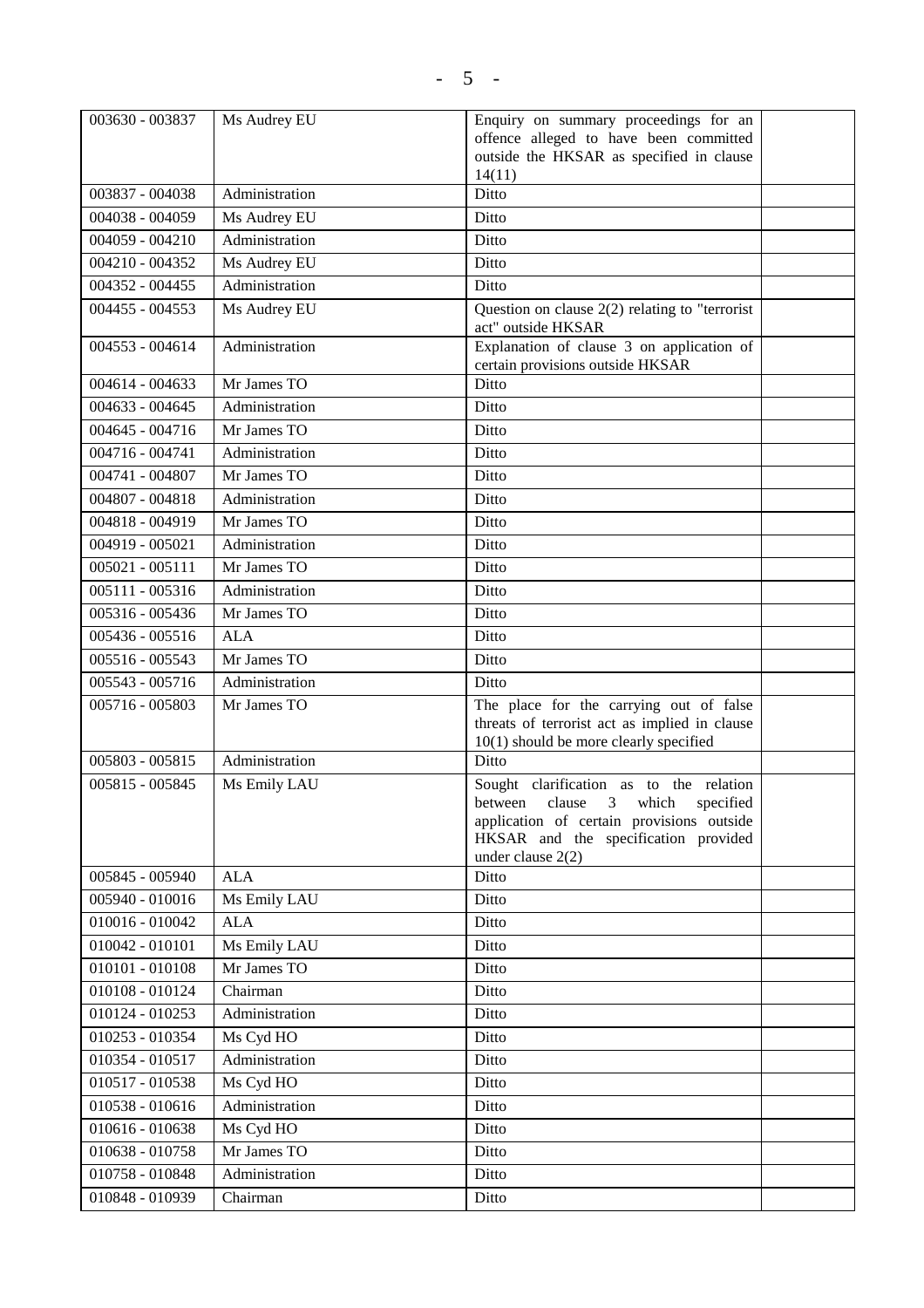| 010939 - 011406 | Administration  | Briefed members on proposed CSAs to<br>clause 16                                            |
|-----------------|-----------------|---------------------------------------------------------------------------------------------|
| 011406 - 011434 | Ms Emily LAU    | Ditto                                                                                       |
| 011434 - 011454 | Administration  | Ditto                                                                                       |
| 011454 - 011508 | Ms Emily LAU    | Ditto                                                                                       |
| 011508 - 011646 | Administration  | Ditto                                                                                       |
| 011646 - 011653 | Ms Emily LAU    | Ditto                                                                                       |
| 011653 - 011803 | Administration  | Ditto                                                                                       |
| 011803 - 011821 | Ms Emily LAU    | Ditto                                                                                       |
| 011821 - 011830 | Administration  | Ditto                                                                                       |
| 011830 - 011903 | Ms Cyd HO       | Ditto                                                                                       |
| 011903 - 011928 | Administration  | Clauses in the Bill which relied on                                                         |
|                 |                 | subsidiary legislation would not come into                                                  |
|                 |                 | operation after the passage of the Bill                                                     |
|                 |                 | without first having the relevant rules of                                                  |
| 011928 - 011959 |                 | court in place<br>Ditto                                                                     |
|                 | Ms Cyd HO       | Ditto                                                                                       |
| 011959 - 012041 | Ms Audrey EU    |                                                                                             |
| 012041 - 012213 | Administration  | Ditto                                                                                       |
| 012213 - 012453 | Ms Audrey EU    | Ditto                                                                                       |
| 012453 - 012518 | Administration  | Ditto                                                                                       |
| 012518 - 012631 | Ms Audrey EU    | Ditto                                                                                       |
| 012631 - 012706 | Administration  | Ditto                                                                                       |
| 012706 - 012744 | Ms Audrey EU    | Ditto                                                                                       |
| 012744 - 012805 | Administration  | Ditto                                                                                       |
| 012805 - 012844 | Ms Audrey EU    | Ditto                                                                                       |
| 012844 - 013052 | Administration  | Ditto                                                                                       |
| 013052 - 013121 | Ms Audrey EU    | Ditto                                                                                       |
| 013121 - 013218 | Dr YEUNG Sum    | The Democratic Party would not support<br>clause 16A                                        |
| 013218 - 013331 | Ms Cyd HO       | Ditto                                                                                       |
| 013331 - 013830 | Administration  | Briefed members on the revised CSAs to                                                      |
|                 |                 | clauses $17$ , $18$ and $19$                                                                |
| 013830 - 013947 | Ms Cyd HO       | Whether the Bill should be passed when the<br>subsidiary legislation was still to be worked |
|                 |                 | out                                                                                         |
| 013947 - 014018 | Administration  | Ditto                                                                                       |
| 014018 - 014118 | Ms Cyd HO       | Ditto                                                                                       |
| 014118 - 014404 | Administration  | Ditto                                                                                       |
| 014404 - 014447 | Ms Cyd HO       | Ditto                                                                                       |
| 014447 - 014557 | Mrs Selina CHOW | Ditto                                                                                       |
| 014557 - 014623 | Dr YEUNG Sum    | Ditto                                                                                       |
| 014623 - 014725 | Ms Audrey EU    | Sought<br>clarification<br>clause<br>on<br>new<br>17(6)(b)(i)                               |
| 014725 - 014828 | Administration  | Ditto                                                                                       |
| 014828 - 014929 | Ms Audrey EU    | Ditto                                                                                       |
| 014929 - 015014 | Administration  | Ditto                                                                                       |
| 015014 - 015120 | Ms Audrey EU    | Ditto                                                                                       |
| 015120 - 015225 | Administration  | Ditto                                                                                       |
| 015225 - 015242 | Ms Emily LAU    | Whether there was any appeal mechanism                                                      |
|                 |                 | for those specified as terrorists and terrorist                                             |

 $\mathsf{l}$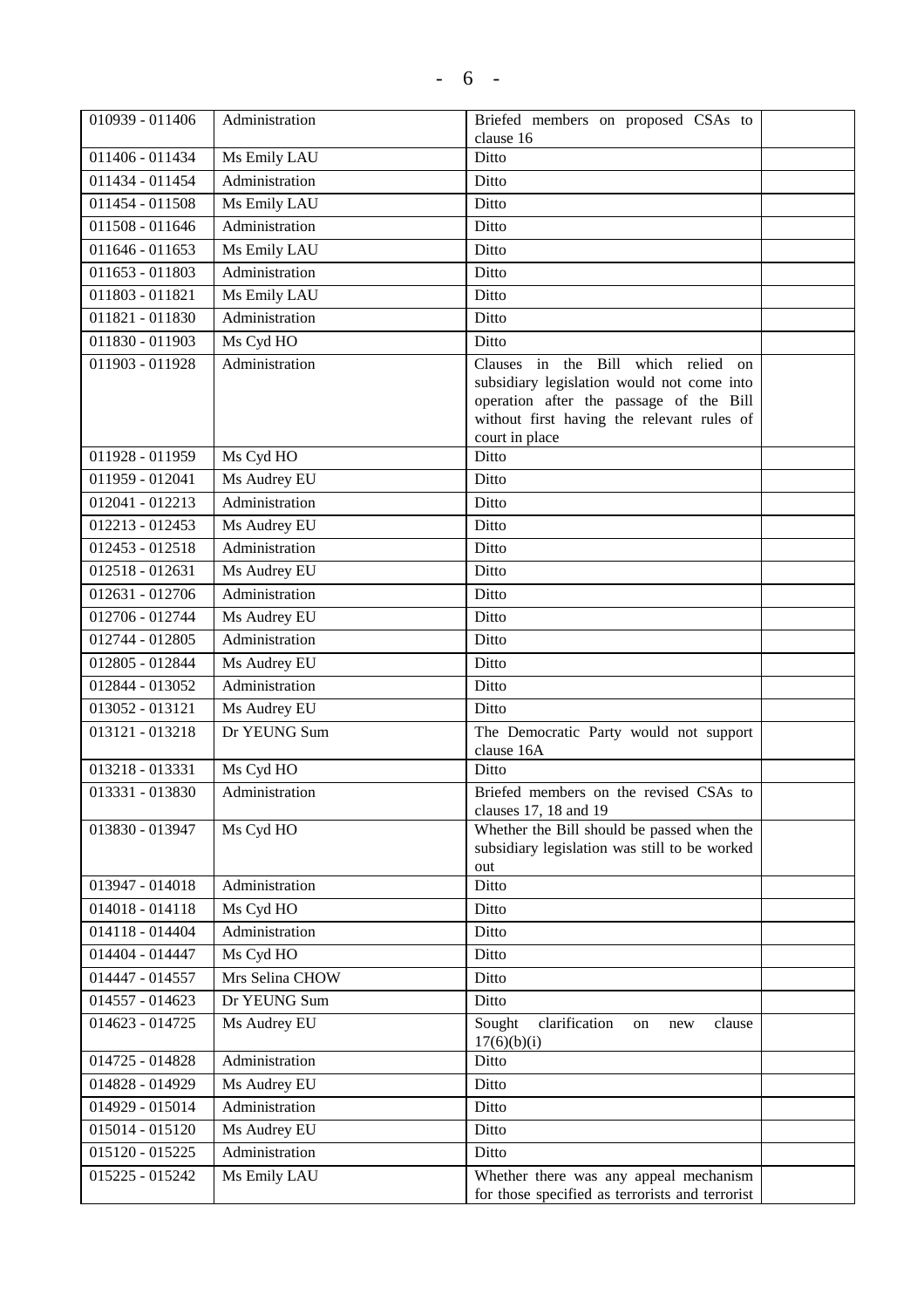|                   |                | associates under clause 4                                                                                                        |  |
|-------------------|----------------|----------------------------------------------------------------------------------------------------------------------------------|--|
| 015242 - 015446   | Administration | Ditto                                                                                                                            |  |
| $015446 - 015515$ | Ms Emily LAU   | Ditto                                                                                                                            |  |
| 015515 - 015541   | Administration | Ditto                                                                                                                            |  |
| 015541 - 015557   | Ms Emily LAU   | Ditto                                                                                                                            |  |
| 015557 - 015646   | Administration | Ditto                                                                                                                            |  |
| 015646 - 015700   | Ms Emily LAU   | Ditto                                                                                                                            |  |
| 015700 - 015848   | Administration | Ditto                                                                                                                            |  |
| 015848 - 015902   | Ms Emily LAU   | Ditto                                                                                                                            |  |
| 015902 - 015946   | Administration | Ditto                                                                                                                            |  |
| 015946 - 020020   | Ms Emily LAU   | Ditto                                                                                                                            |  |
| 020020 - 020058   | <b>ALA</b>     | Ditto                                                                                                                            |  |
| 020058 - 020159   | Ms Emily LAU   | Ditto                                                                                                                            |  |
| 020159 - 020502   | Administration | Ditto                                                                                                                            |  |
| 020502 - 020620   | Ms Emily LAU   | Ditto                                                                                                                            |  |
| 020620 - 020719   | Administration | Ditto                                                                                                                            |  |
| 020719 - 020734   | Ms Emily LAU   | Ditto                                                                                                                            |  |
| 020734 - 020833   | Administration | Ditto                                                                                                                            |  |
| 020833 - 021134   | Ms Audrey EU   | The power for obtaining evidence and                                                                                             |  |
|                   |                | seizing of property should be put under the<br>primary legislation instead of being dealt<br>with by subsidiary legislation      |  |
| 021134 - 021235   | Mr Albert HO   | Ditto                                                                                                                            |  |
| 021235 - 021539   | Administration | Ditto                                                                                                                            |  |
| 021539 - 021844   | Ms Audrey EU   | Ditto                                                                                                                            |  |
| 021844 - 021947   | Mr Albert HO   | An amendment bill should be introduced to<br>set out the powers concerned                                                        |  |
| 021947 - 022108   | Dr YEUNG Sum   | Ditto                                                                                                                            |  |
| 022108 - 022218   | Ms Cyd HO      | Ditto                                                                                                                            |  |
| 022218 - 022619   | Administration | The Administration would further propose<br>CSAs to the Bill at the next meeting in the<br>light of members' comments            |  |
| 022619 - 022722   | Mr Eric LI     | Ditto                                                                                                                            |  |
| 022722 - 022752   | Ms Cyd HO      | Ditto                                                                                                                            |  |
| 022752 - 022904   | Administration | Ditto                                                                                                                            |  |
| 022904 - 022925   | Chairman       | Ditto                                                                                                                            |  |
| 022925 - 022936   | Administration | Ditto                                                                                                                            |  |
| 022936 - 022951   | Ms Cyd HO      | Ditto                                                                                                                            |  |
| 022951 - 023011   | Ms Audrey EU   | Ditto                                                                                                                            |  |
| 023011 - 023034   | Chairman       | Way forward                                                                                                                      |  |
| 023034 - 023119   | Ms Audrey EU   | Concerned about the accuracy of the<br>Chinese version of the revised CSAs                                                       |  |
| 023119 - 023418   | <b>ALA</b>     | Ditto                                                                                                                            |  |
| 023418 - 023541   | Ms Audrey EU   | Ditto                                                                                                                            |  |
| 023541 - 023651   | Chairman       | Whether members should vote to decide on<br>the Committee's stance on the resumption of<br>the Second Reading debate on the Bill |  |
| 023651 - 023710   | Ms Emily LAU   | Ditto                                                                                                                            |  |

023710 - 023731 Mr Albert HO Ditto 023731 - 023748 Chairman Ditto